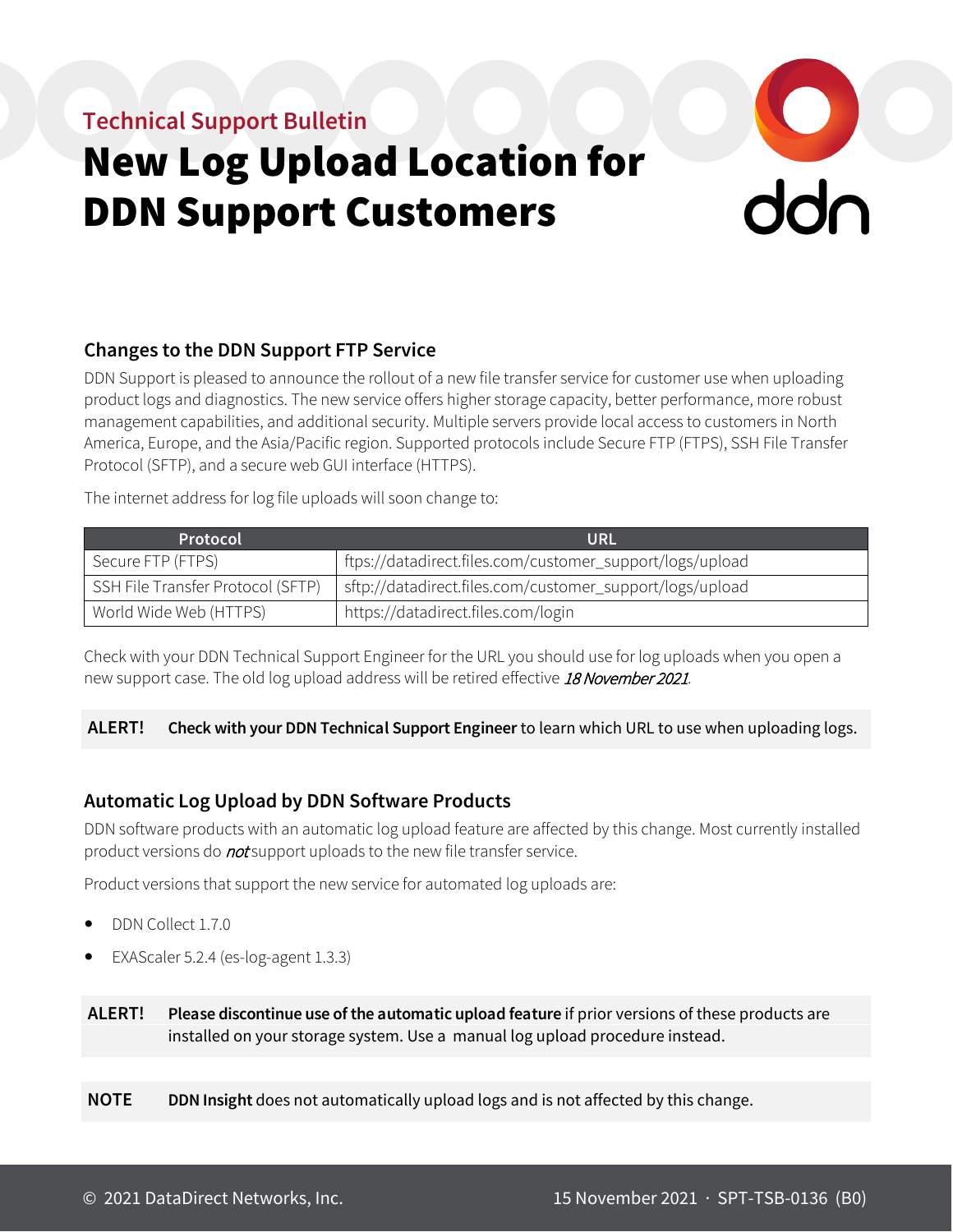# **File Transfer Utilities**

The new file transfer service is known to work with the sftp, lftp, scp, WinSCP, and FileZilla file transfer utilities. Your DDN Technical Support Engineer can provide upload instructions for these products.

Always use an encrypted connection such as FTPS or SFTP when uploading logs and diagnostics. The new service supports FTPS in explicit mode on port 21 and SFTP on port 22. The server will reject unencrypted connections.

**IMPORTANT!** Be sure all file names include the **DDN case number** and a description of the file content. For example: Acme\_Case123456\_sss-sssa-c0\_2021-09-30.gzip

# **Web File Transfer GUI**

You may upload logs and diagnostic files to the new service over the internet using your web browser. Chrome, Firefox, Safari, and Internet Explorer are known to work.

**IMPORTANT!** Be sure all file names include the **DDN case number** and a description of the file content. For example: Acme Case123456 sss-sssa-c0 2021-09-30.gzip

To upload logs or diagnostics over the web, perform the following steps in your web browser.

- 1. Navigate to https://datadirect.files.com/u/upload.
- 2. When the login screen displays, *don't log in*. Simply select Upload to DDN Support under Send Files.

|          |                          | <b>O</b> ddn                                           |                   |
|----------|--------------------------|--------------------------------------------------------|-------------------|
|          |                          |                                                        |                   |
|          | Log in                   |                                                        | <b>Send files</b> |
| Username | $\left  \cdots \right $  | Click an Inbox below to send files without logging in. |                   |
|          | Please enter a username  | Upload to DDN Support                                  |                   |
| Password | $\overline{\phantom{a}}$ |                                                        |                   |
|          | Log in                   |                                                        |                   |
|          | Forgot your password?    |                                                        |                   |
|          |                          |                                                        |                   |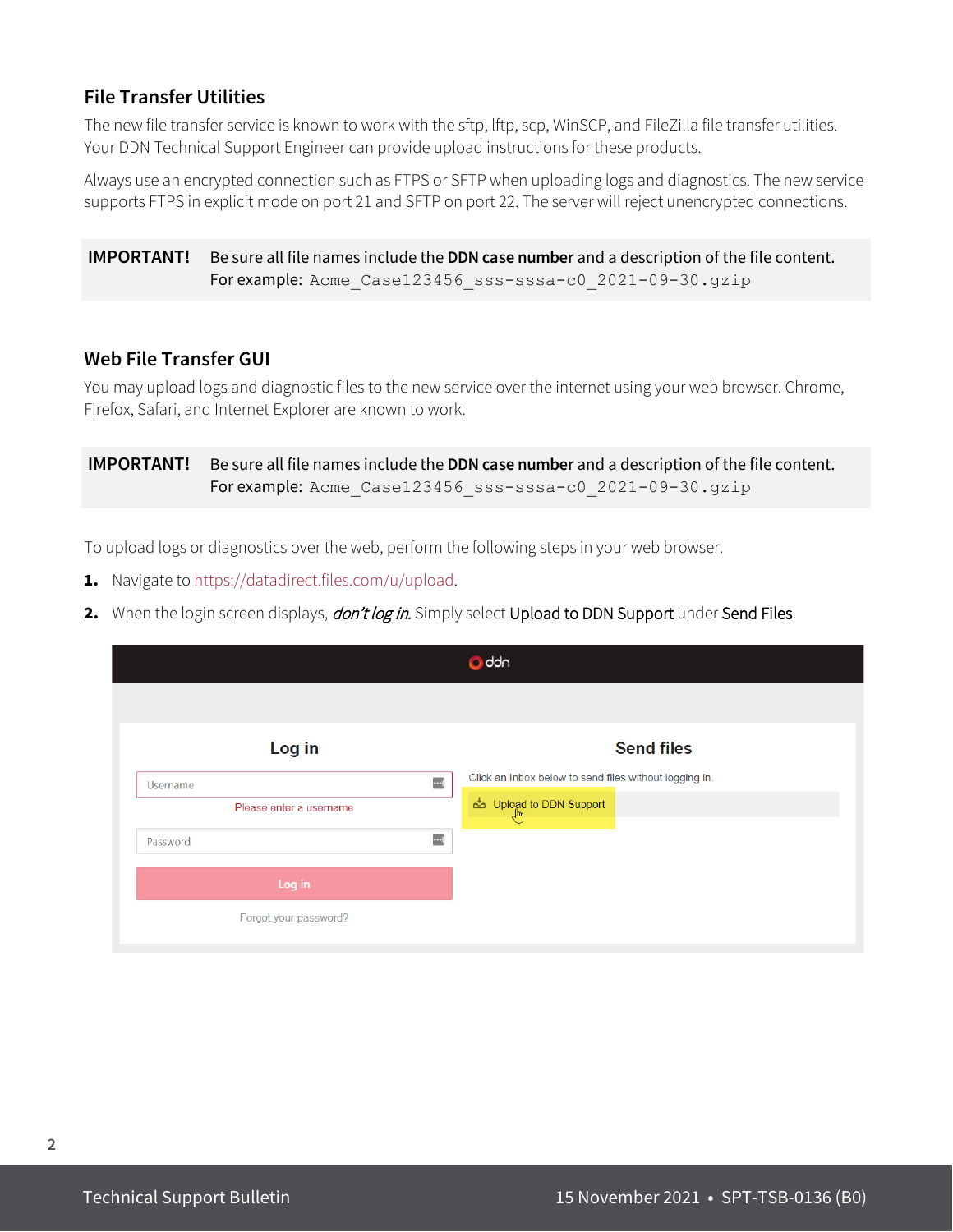3. When the user information screen displays, please supply the requested information, then click Continue to Send Files.

| <b>D</b> ddn                                       |  |  |  |  |  |  |
|----------------------------------------------------|--|--|--|--|--|--|
|                                                    |  |  |  |  |  |  |
| <b>Upload to DDN Support</b>                       |  |  |  |  |  |  |
| To send files, first enter your information below. |  |  |  |  |  |  |
| Your name                                          |  |  |  |  |  |  |
| Jane Doe                                           |  |  |  |  |  |  |
| Company name                                       |  |  |  |  |  |  |
| <b>Acme Corporation</b>                            |  |  |  |  |  |  |
| Your email                                         |  |  |  |  |  |  |
| jdoe@acme.com                                      |  |  |  |  |  |  |
| Remember me                                        |  |  |  |  |  |  |
| <b>Continue to Send Files</b><br>յիդ               |  |  |  |  |  |  |
|                                                    |  |  |  |  |  |  |

4. The Upload to DDN Support screen prompts for one or more files to be uploaded. Please upload compressed archive files only (for example, .gzip), not .txt files.

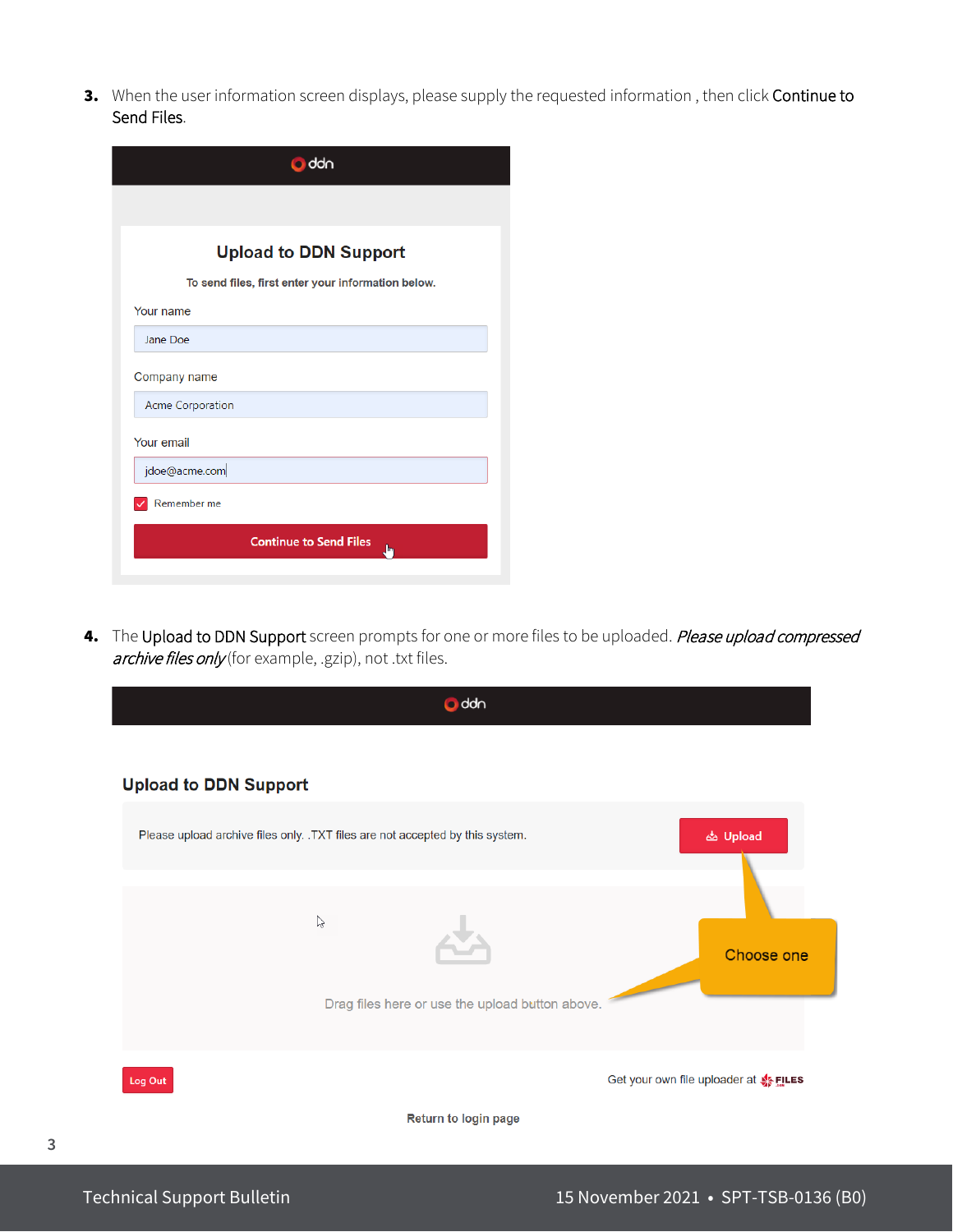You may either:

- a. Drag and drop your file(s) from a directory to the designated area of the screen. If multiple files are desired, select them all at once before dragging and dropping. The upload function kicks off immediately when you release the mouse button.
- **b.** Click Upload. You will be prompted to navigate to your file(s). Select one or more files at once for the upload, then click Open. The upload kicks off immediately.
- **5.** After upload is complete, the upload status for each file is displayed.

| <b>O</b> ddn                                                                               |      |            |             |               |                                      |  |  |  |  |
|--------------------------------------------------------------------------------------------|------|------------|-------------|---------------|--------------------------------------|--|--|--|--|
|                                                                                            |      |            |             |               |                                      |  |  |  |  |
| <b>Upload to DDN Support</b>                                                               |      |            |             |               |                                      |  |  |  |  |
|                                                                                            |      |            |             |               |                                      |  |  |  |  |
| Please upload archive files only. . TXT files are not accepted by this system.<br>소 Upload |      |            |             |               |                                      |  |  |  |  |
|                                                                                            |      |            |             |               |                                      |  |  |  |  |
| <b>Files uploaded</b>                                                                      |      |            |             |               |                                      |  |  |  |  |
| <b>Name</b>                                                                                | Rate | <b>ETA</b> | <b>Size</b> | <b>Status</b> | <b>Actions</b>                       |  |  |  |  |
| <b>TEST result</b>                                                                         |      |            | 423 B       | O Uploaded    |                                      |  |  |  |  |
| Acme_Case123 06_sss-sssa-c0                                                                |      |            | 423 B       | O Uploaded    |                                      |  |  |  |  |
|                                                                                            |      |            |             |               |                                      |  |  |  |  |
| Log Out                                                                                    |      |            |             |               | Get your own file uploader at SELLES |  |  |  |  |
| Return to login page                                                                       |      |            |             |               |                                      |  |  |  |  |

## a. To upload more files, click Upload.

**b.** To exit when all desired files have been uploaded, click Log Out.

# **Contacting DDN Technical Support**

Please contact DDN Technical Support at any time if you have questions or need assistance. Support can be reached online, by email, or by phone as listed below.

#### **Web**

*DDN Community Support Portal* <https://community.ddn.com/login> *Portal Assistance* [webportal.support@ddn.com](mailto:webportal.support@ddn.com)

# **Email**

*Support Email* [support@ddn.com](mailto:support@ddn.com)

#### **Telephone**

*DDN Support Worldwide Directory* <https://www.ddn.com/support/global-services-overview/>